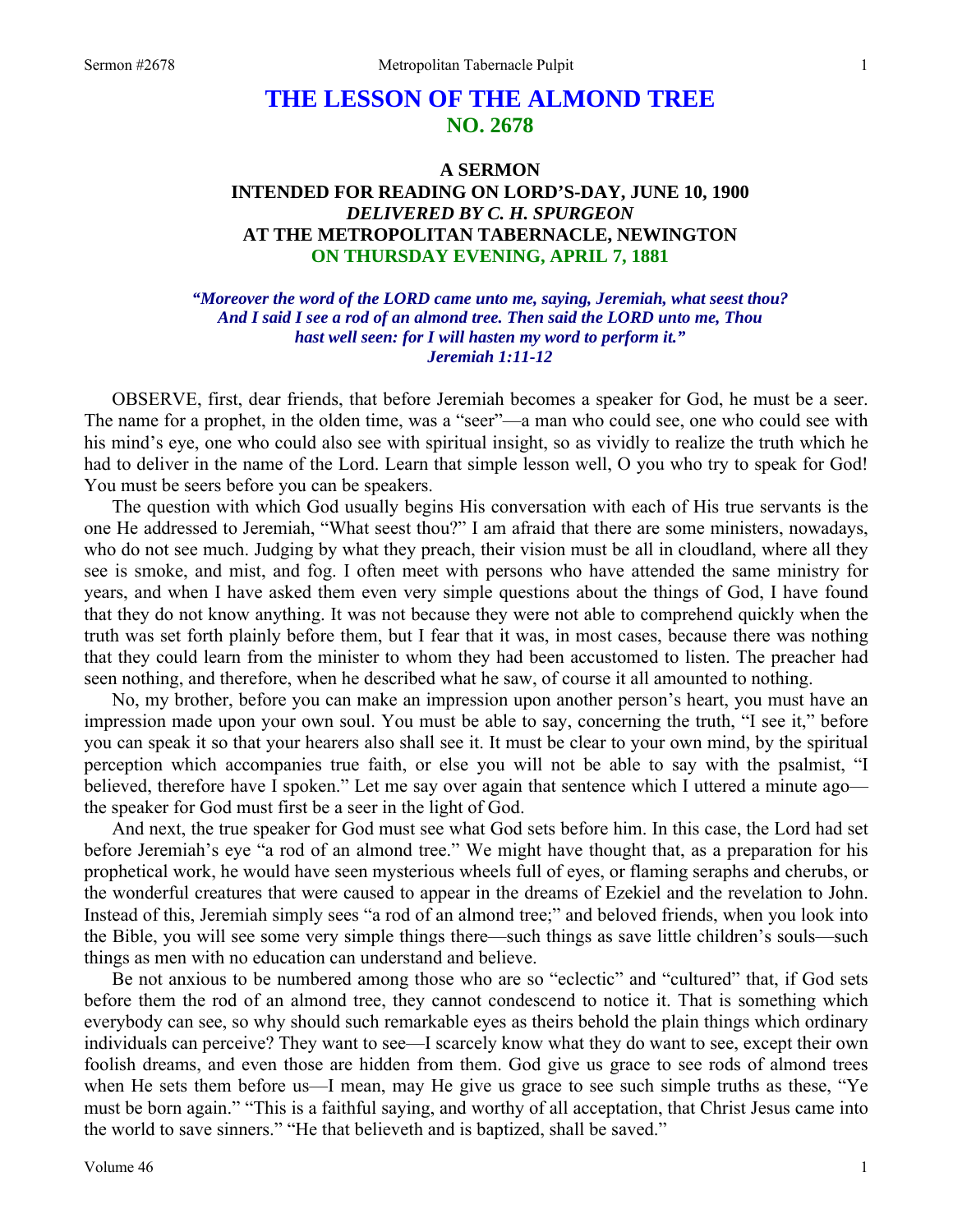What seest thou, my friend? Do you see what God would have you see, what He has put before you in His Word? If so, I may say to you what the Lord said to Jeremiah, "Thou hast well seen," but if not, however gorgeous the panorama or pageant which you have invented for yourself to behold, you had better be blind, for you will only be following some will-o'-the-wisp, that may amuse for a while, but will ultimately destroy the souls of men.

Further, those who would speak aright for God must also take care to see with all their eyes. I do not suppose that everybody here, who had seen the vision of a rod, would have known it to be "a rod of an almond tree." I do not imagine that I should, though I think I should readily know a rod if it were made of olive wood, or orange wood, having become familiar with them during my visits to the South of France. But I do not know that I should, in a moment, be able to say of a certain rod, "That is the rod of an almond tree."

But Jeremiah understood these things, and therefore, as soon as he saw what was set before him, he did not merely say, "I see a rod," but "I see a rod of an almond tree." He distinguished at once the kind of rod that was revealed to him in vision, for he was a man who had those powers of discernment and discrimination which are most needful in the Lord's servants, and if you, dear friend, are called to teach the children in the Sunday-school, or if you try to win souls by private conversation, or if you are a preacher of the Word, blessed are you if you can see below the surface of the truth, and can peer into its hidden depths of meaning, and get a spiritual insight into the Word of God so that you do not merely see a small portion of the Scriptures, but you perceive a far larger part than most people do. You should, if you can, see it all.

I can hardly think that many years of spiritual education and divine training would be required for you to attain to that position—at any rate, to see all that is needful for the due discharge of your ministry, all that may help you to know the meaning of the truth, and to bring it out for real, practical use among those to whom you seek to be made a blessing.

O seer, ask to have clear eyes! Speaker, recollect that your speaking must begin with your eyes, and—though it may seem a strange thing to say so—the first education for the true servant of God does not concern his tongue so much as his eyes. "What seest thou?" Seek to be able to see all that you canst see, and take care that you do not miss anything through inadvertence or neglect. "Search the Scriptures." Be you one of those who gaze into the truth, as the angels desire to look into it, so that, when you see the vision, you shall be able to say, with Jeremiah, "I see a rod of an almond tree."

Next, the servant of the Lord must seek to win the approval of his Master as Jeremiah did. It will be a grand thing for you, dear brothers and sisters who try to speak to others, if you should receive such praise as God so freely gave to Jeremiah, at the very first moment of his ministry, when He said to him, "Thou hast well seen." You shall well speak, if you have well seen.

O my dear young brethren in the College, you who are here tonight, I hope that it will be true of you, whenever you think of the doctrine of human depravity, that you have looked into your own hearts, and seen the evil of your own nature till you have wept over it! So shall it be said to each one of you, "Thou hast well seen that."

I hope that you will so clearly see the truth of the Fall that you will recognize the evil that comes of it, and the evil that abides in the corrupt nature of man. And then may you get such a sight of the cross such a clear view of the atoning blood, and understand so fully the great doctrine of substitution and the divine plan of reconciliation, that God may be able to say to you, "Thou hast well seen."

A want of distinctness in our understanding of the truth will lead to a want of distinctness in our utterance of it. Oh, to have eyes like those of the Heavenly Bridegroom, of whom His spouse said, "His eyes are as the eyes of doves by the rivers of waters, washed with milk, and fitly set," for in His turn, He says to His bride, "Behold, thou art fair, my love; behold, thou are fair; thou hast doves' eyes."

The ministers of the church of Christ, who have to a great extent to be her seers, need to have clear, far-seeing, and pure-seeing eyes. May God grant us the power distinctly to trace His wondrous grace from the eternal fountain of electing love, along the streams of never-ceasing mercy which bring final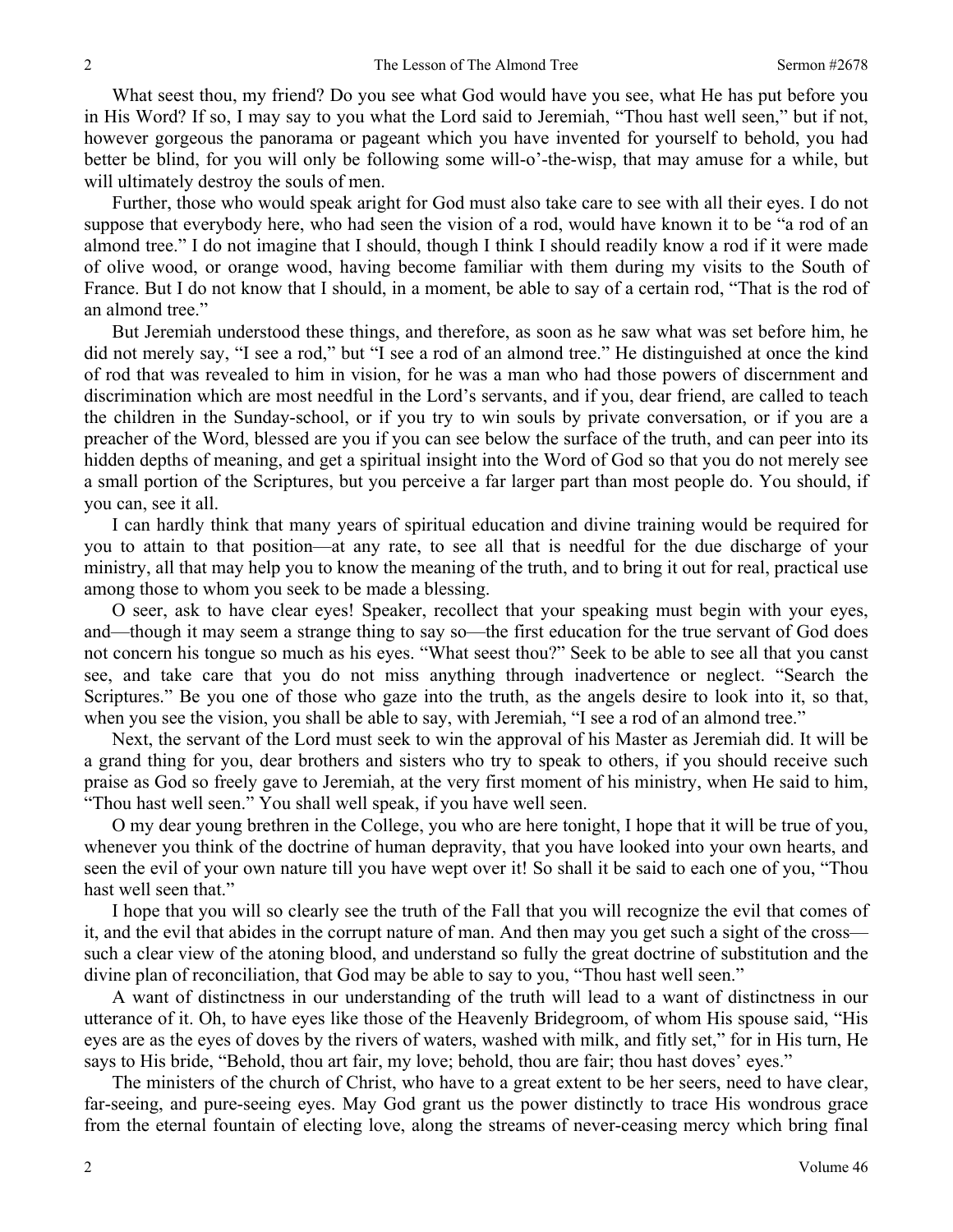perseverance to the saints, right onward to the coming of our Lord, and the blessed uprising of all his church to be with Him in His glory for ever and ever! Ere you venture to tell anything of the gospel message to others, you need to hear the Lord say to you, as He said to Jeremiah, "Thou hast well seen."

For this purpose it will be necessary that your eyes should be enlightened. What an appropriate prayer is that for you Sunday school teachers and Christian ministers to offer, "Open thou mine eyes, that I may behold wondrous things out of thy law!" I think that, if I had, as a preacher, to make only one request to my Master, and He asked me, "What wilt thou that I should do unto thee?"—I should reply, "Lord, that I may receive my sight more fully than ever, and see Thy truth more clearly than ever," because there is no fear about our speaking for God if our seeing is what it should be.

That is the main matter, and therefore the Lord asks each one of us, "What seest thou?" If our answer proves that we have well seen, it is because the Spirit of God has enlightened us, and enlightenment from God having been once received, we shall tell to others right gladly what God has revealed to us.

Yet once more, those who see what they can see, and take care to see it well, are the people who shall receive further instruction, for it was when Jeremiah said, "I see an rod of an almond tree," that the Lord went on to explain the vision to him, saying, "Thou hast well seen: for I will hasten my word to perform it."

Those who do not see what they can see shall not be allowed to see any more. If you will not use, in diligently studying the Scriptures, the judgment and perception which you already have, God will not give you further light, since you neglect the gift that is in you. He will leave your fire to burn low because you do not stir it up, and it shall get to be more dim than it now is, for he who will not learn more when God is willing to teach him shall forget what he already knows.

I charge you, who are called to teach others in any way whatsoever, to submit yourselves fully to the teaching of the Holy Spirit. A disciple is the only person who can become an apostle, a scholar in the school of Christ is the only one who can be sent out to tell to others what his Master wishes to have made known to the sons of men.

I have spoken thus with the view of helping those who are working for Christ, but now I must try to explain the vision mentioned in our text, "Jeremiah, what seest thou? I see a rod of an almond tree."

**I.** Observe, first, that THE ALMOND IS AWAKEFUL TREE. The Hebrew word which is rendered "almond" comes from a root signifying to be wakeful, so this passage might be read thus, "I see the wakeful rod. Then said the LORD unto me, Thou hast well seen: for I will waken concerning my word to perform it."

When the other trees are asleep, before the warmth of the springtime has aroused them from their winter slumbers, the almond tree awakes, and opens the lovely eyes of its abundant blossoms. In Jeremiah's country, it begins to bloom early in January, and it is in such haste to produce its fruit that it is often ripe before the end of March.

You know how, even in our suburban gardens, one of the first signs of the approach of spring is that the almond tree begins to blossom. The East wind often keeps it back, yet it struggles to its utmost to come out while other trees are asleep. Even before the chestnut, which is generally up as early as almost any of our trees, has been able to cast off the blankets in which it slept during the winter, the almond tree has opened its eyes, and looked out as if it were asking whether springtime is not coming. The almond is a wakeful tree, and so, says the Lord, "I will be wakeful concerning my word to perform it."

Note, first, that *God never forgets a promise*. Alas! you and I do not remember all our promises. How often are they made only to be broken, but God never forgets one that He has given. We even forget God's promises, and often, when we are in trouble, we can hardly recollect one that we can plead before him. But God never yet forgot a promise, all these centuries, in which He has been dealing with men, He has never yet failed to keep His word. "Hath he said, and shall he not do it?"

What is equally wonderful, *God has never forgotten a single person to whom a promise belonged* not even the least. Even if they have only desired to seek Him, or if they have only commenced to seek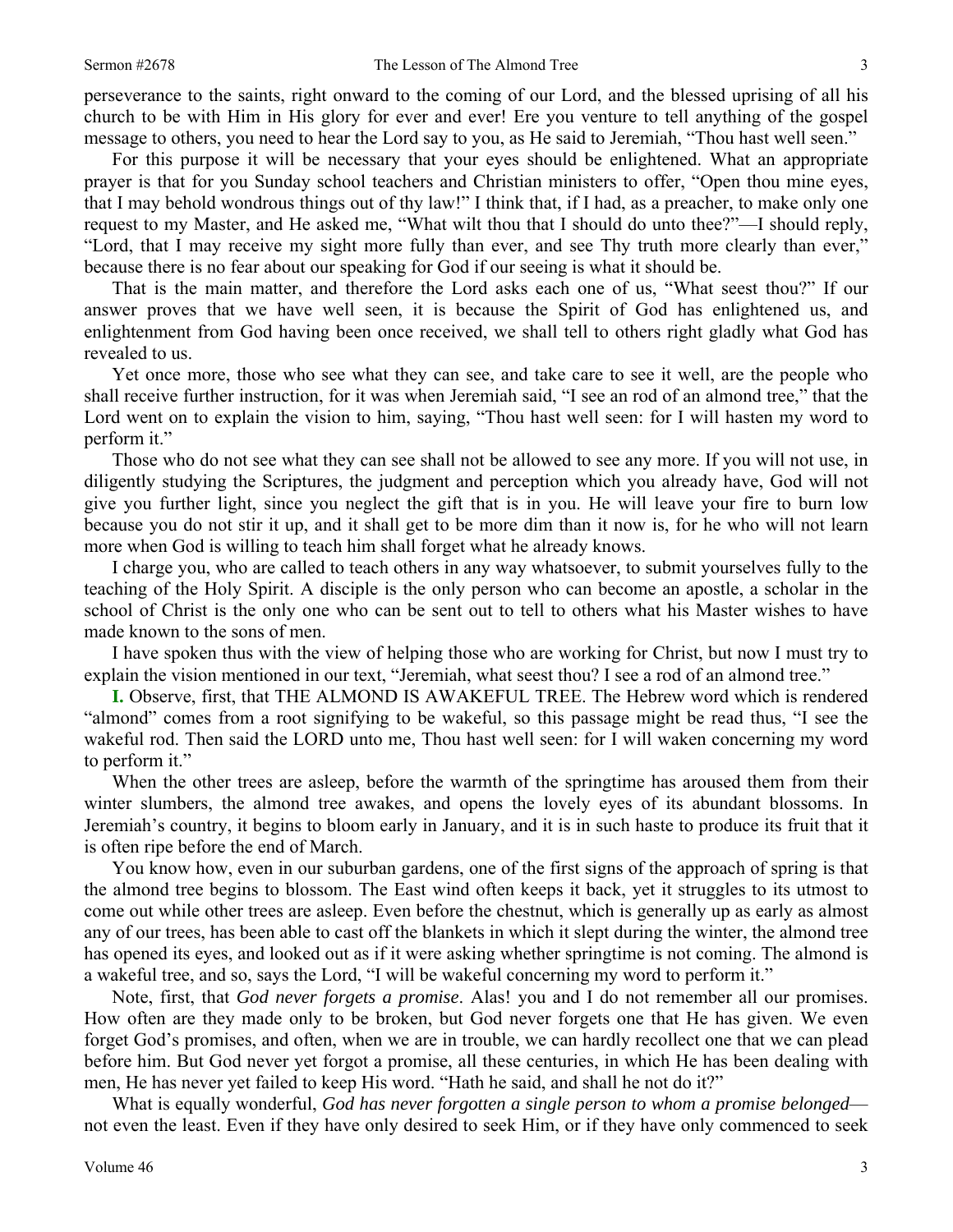Him, He has been gracious to them, He has heard their cry, and has delivered them. This is a wide world, and there are many millions of people in it, yet no one of them has ever been able to say that God has failed to keep one of His promises. More than that, in the whole universe, throughout all the ages, there has never been a forgotten soul. He who counts the brilliant stars counts such dim things as our understandings, and He who numbers the very hairs of our head never fails to reckon the cries of our hearts.

Further, *there has never been a single occasion for the fulfillment of a promise which God has allowed to slip.* When the promise has become due, He has discharged it to the tick of the clock. There are no dishonored bills recorded against God in the archives of men or of angels. No one can look up to the heavens, and say to him, "Thou hast deceived me, and I was deceived," but we can say, "Faithful and true art thou, O JEHOVAH, this is part of thy Son's title, for he is the faithful and true Witness, and thou art the faithful Promiser, who always performs what he has promised." "The Lord is not slack concerning his promise, as some men count slackness."

Let me also add that *there is not a threatening of God's Word which has not been fulfilled,* or which will not yet be executed. He has been a wakeful God in that respect. When men have persisted in their iniquity, He has not allowed them to escape the just punishment of their evil deeds. Happily for us, we cannot hear the sighs and cries of the spirits shut up in prison, but they are there. In His mercy, God has made a great gulf between us and those who are tormented in that flame, but they are there, though we cannot see or hear them. As surely as God lives, their iniquity and transgression are already receiving their just recompense of reward, and there is a worse doom to follow.

As God watches over his people to do them good, so does He watch over the transgressor who is finally impenitent, and makes him to know the terrors of His wrath. That is the black side of this truth, and it must not be ignored. You may rest assured that a judge who does not punish the guilty is as unjust as the one who does not acquit the innocent.

There must be, with every king who is worthy of the name, an execution of the sentence of the law upon evil-doers, as well as the award of praise for them that do well. Paul says, concerning the earthly representative of authority, "He beareth not the sword in vain;" and that sentence is certainly true concerning the King of kings. "Shall not the Judge of all the earth do right?"

Look, then, dear friends, at this rod of an almond tree, and believe in a wakeful God who will surely deal with men according to His Word, whether in promise or in threatening.

**II.** But the more obvious sense of the text is that which I give under the second head. THE ALMOND IS IN HASTE TO BLOSSOM AND BEAR FRUIT.

Hence our translators have rendered the passage, "I will hasten my word to perform it." The almond tree is not slow to bloom, it is one of the very first trees to tell us that springtime is near. And the Lord is quick to fulfill His Word.

Very briefly, let me remind you of *the quickness of God to fulfill his threatenings*. Do you realize, dear hearers, you who are now hearing the Gospel, but have not received it, that God's threatenings take effect at once? "No," you say, "'He hath not dealt with us after our sins; nor rewarded us according to our iniquities."

That is most true, yet there is a sense in which His sentence takes effect at once. For instance, "He that believeth not is condemned already, because he hath not believed in the name of the only begotten Son of God." If you have heard the Gospel—and some of you have heard it many, many years—and yet have not heeded it, you will not be condemned for the first time at the last great day, you are condemned even now.

Some people say to us, "Why do you ministers, in your preaching, so constantly deal with another life, instead of dealing with this one?" Our answer is, that we do deal with this life, we deal with it continually, for we believe that both sides of that text are true at this very minute, "He that believeth on the Son hath everlasting life: he that believeth not the Son shall not see life; but the wrath of God abideth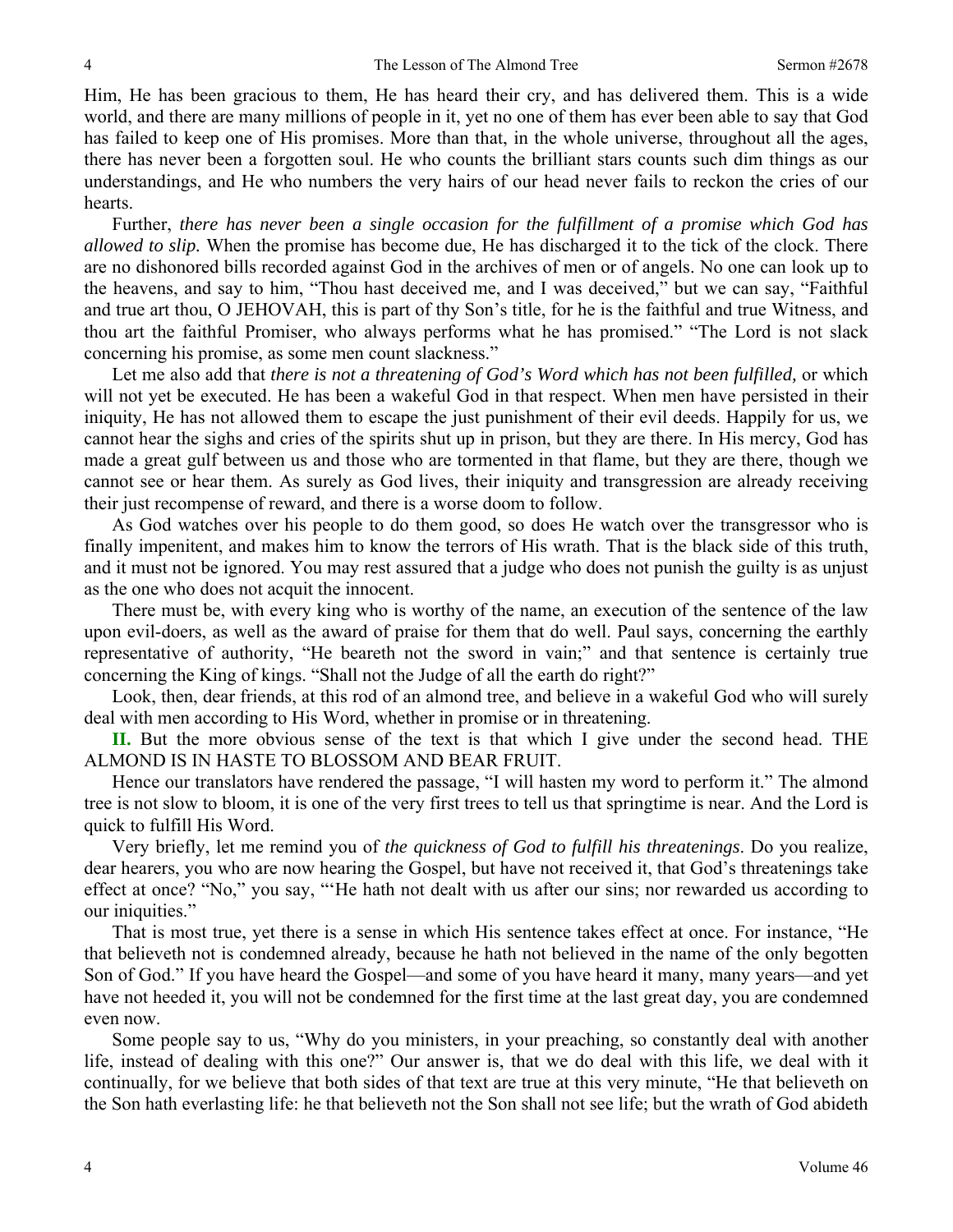on him." Even now, at this moment, while you are in this building, if you are not a believer in the Lord Jesus Christ, the wrath of God is abiding on you.

Listen again. There is another immediate effect of the Word of the Lord, which follows as quickly as the blossom appears upon the almond tree. Upon some hearers, it produces an instant hardening. You remember how Paul wrote, "We are unto God a sweet savor of Christ, in them that are saved, and in them that perish: to the one we are the savor of death unto death; and to the other the savor of life unto life." You, dear friends, are deriving, from every Gospel sermon that you hear, either life unto life, or else death unto death. If you get no good from it, you will assuredly get harm.

An unbelieving hearing of the Gospel is a multiplication of curses to your soul—another sermon for which you have to give account, another rejected exhortation recorded against you, another earnest invitation, which you have refused, and for which you will be held responsible. You are heaping up to yourselves wrath against the day of wrath even while you hear the Word of the Lord.

I am not now talking about what will happen to you when you die, or when you rise for the final judgment, I am speaking about what is happening now. The same sun which melts wax hardens clay, and the same Gospel which melts some persons to repentance hardens others in their sins. Take heed that you do not soon see the almond tree blossom in this terrible sense.

There is also another sense in which a definite result is speedily coming, for you must soon die, unless Christ comes shortly. In any case, it cannot be long before some here will be gone. We who have reached middle life must not reckon on continuing to live for many years, but others are already bald with age, or their hair is grey, so they must soon die. Suppose, however, that you young people should live to be ninety, yet how soon that period will be ended! Years seem to spin round, especially as we grow older.

I thought, when I was a boy, that a year was a very long time, but now, one scarcely seems to have time to kiss his hand before it is Christmas day again. People say, "Christmas is coming," as if it were a long way off, but the next one is coming as soon as the last one has gone. Time flies very rapidly as years advance upon us, it appears even to quicken its pace, though it does not really go any faster than it used to do.

It will be but a short while, and you, my dear hearer, if you die without Christ, will find that God is not slack concerning his threatening—that, though He seems to tarry in longsuffering, yet He comes in due season after all, and when He comes—ah! when the last trumpet rings out, and the great white throne is set, and the angels gather in solemn pomp to the tremendous judgment of the grand assize, you will find that the time, which seemed long enough, proved all too short, while the eternity, which you despised, you will dread with such despair as we cannot even imagine now. Forever, forever, forever, forever lost! I see "a rod of an almond tree" for some of you, for it may be that I am addressing some who will never enter any place of worship again.

I may be speaking to some out of these many hundreds who will not be alive this day week. Out of our great congregation, there never is a gathering of the same people twice in this place week by week. Even among our membership, there are now, on the average, two a week who are taken home, and I know not how many more out of the congregation. Who will be the next? I see, for that next one, "a rod of an almond tree," for God will hasten His Word to perform it.

While I have felt compelled to speak of these solemn truths, I am glad to turn to the other part of the subject, which is this, that *God is quick in performing His promises*. They are like the almond tree, they blossom and bear fruit very quickly. "What sort of promises," say you, "are thus speedily fulfilled?"

Well, first, the promise to give salvation to all these who believe in the Lord Jesus Christ. Listen—

*"The moment a sinner believes, And trusts in his crucified God, His pardon at once he receives, Redemption in full thro' His blood."*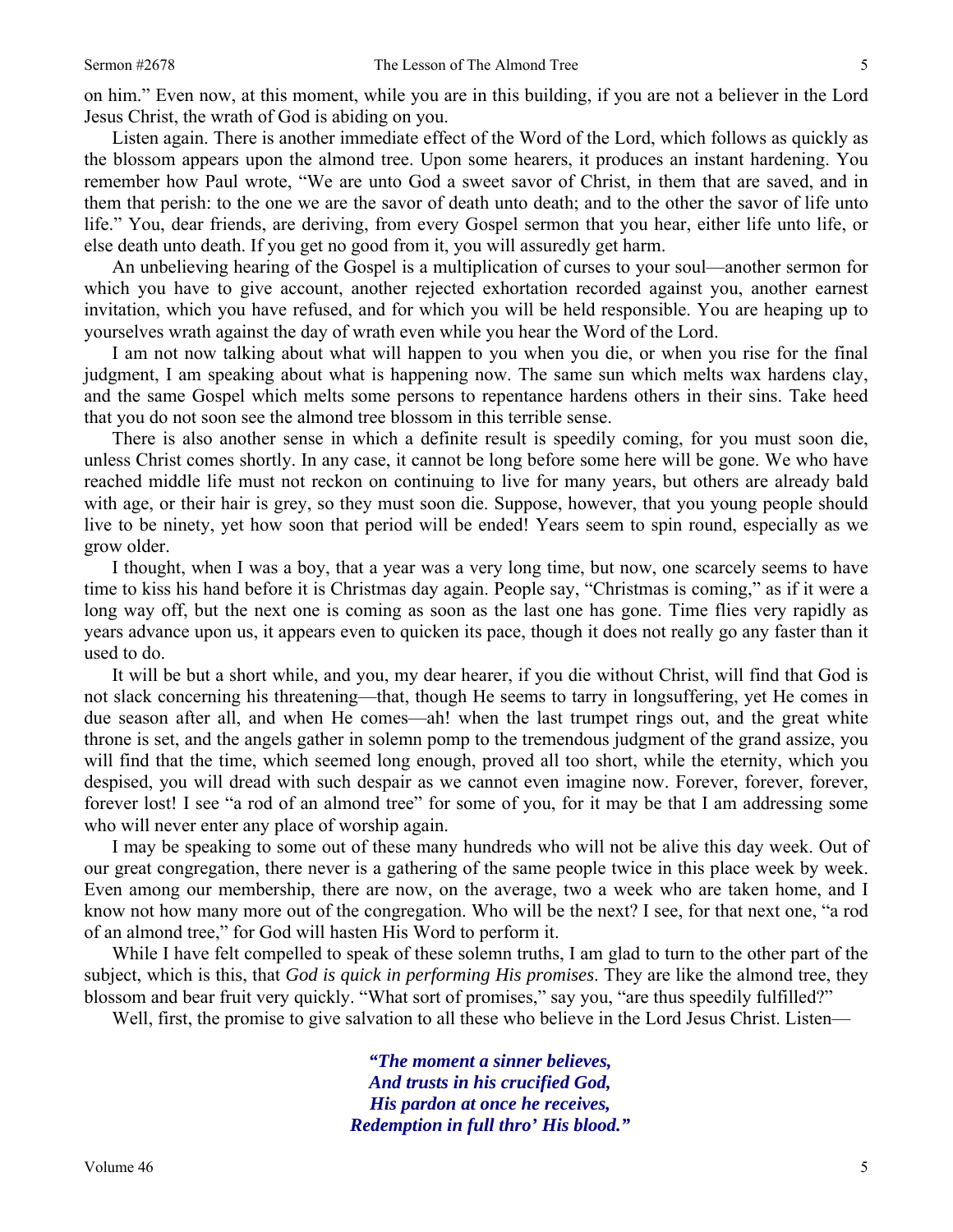I see "a rod of an almond tree" here. The psalmist says, "His word runneth very swiftly," and I am a witness that it does. Many years ago, I, a poor sinner, went into a place of worship to hear the Gospel preached. The preacher repeated the Lord's command, "Look unto me, and be ye saved." I looked to Christ, and I was saved that very instant.

It takes no longer to tell the story than it did to work the miracle of mercy. Swift as the lightning's flash I looked to Christ, and the great deed was done, I was a pardoned and justified soul, in a word, I was saved. Why should not the same thing happen to you who are here? It will happen to everyone who shall now be led to believe in Jesus Christ.

"Oh, but!" says one, "there are often long delays before peace is enjoyed." Then, it is because you make them, for God does not. "But sometimes we have to wait," says one. Yes, yes, I know all about that waiting. Do you remember, in the parable of the prodigal son, where he waited? Why, with the harlots and others with whom he wasted his substance in riotous living, or with the swine, when he was feeding them with the husks with which he would fain have filled his own empty belly. That is where he waited, but when did he end his waiting? When he said, "I will arise and go to my father."

He did not wait any longer, for we read, "And he arose, and came to his father," and then it is written, "When he was yet a great way off, his father saw him, and"—"and"—"and"—"and stood still, and waited for him to come?"

No, no, I know that God waits to be gracious, but according to the teaching of that parable, "when he was yet a great way off, his father saw him, and had compassion, and ran." Do you know how fast God can run? Come, now, there is a task for you. We know, sometimes, how fast fleet runners can go. What a rate they go at!

As we hear about them, we seem to realize the force of David's description of Saul and Jonathan, "They were swifter than eagles, they were stronger than lions." But again I ask, can you tell me how fast God can run? No, you do not know, you cannot tell, but you do know that He is all on fire with love to embrace a poor penitent sinner, and He speeds towards him at an amazing rate. Remember that hymn with which we commenced this service—

> *"On cherub and on cherubim, Full royally He rode, And on the wings of mighty winds, Came flying all abroad.*

### *And so delivered He my soul."*

Swift as the lightning's flash is the glance of divine compassion that brings life to a penitent soul. Believe then in Jesus, and "the great transaction's done." "He that believeth on the Son hath everlasting life." "Why, sir, he only believed a minute ago! Has he received eternal life already?" Yes, he has everlasting life just as surely as if he had been believing in Jesus for fifty years. If you do but believe, this blessing is at once yours. "I see a rod of an almond tree." Oh, that you also may see it blossom before your very eyes, although, when you came into this house of prayer, it seemed as bare as the rest of the trees that have been nipped by the wintry winds!

This part of our subject is just as true about prayer. The man who knows how to pray remembers God's promises concerning prayer and its answer. Think of that remarkable passage in Isaiah 65:24, "It shall come to pass, that before they call, I will answer; and while they are yet speaking, I will hear." That is quicker than the telegraph, "Before they call, I will answer." God knows what petition is in your heart, He foresees what will be the utterance of your tongue, and He has the answers all ready for them.

I have found many of my prayers answered years before I prayed them. "No," say you, "that could not be." Well, there was one of them that was answered more than eighteen hundred years before I prayed it. That was when I cried to God for a Savior, and He gave me One all those centuries before I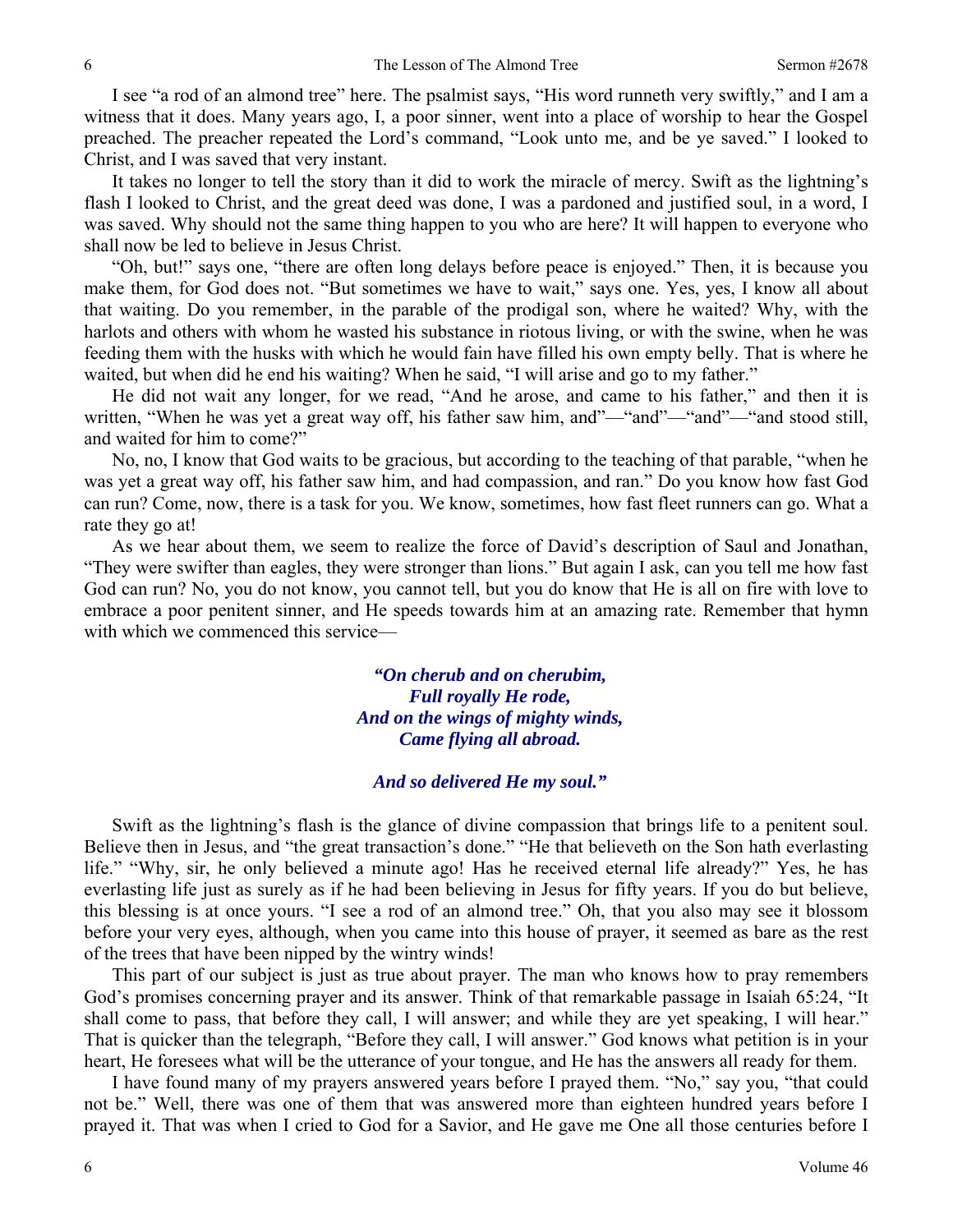was born, even the Savior who worked out for me a complete salvation on Calvary's accursed tree. O ye praying souls, "I see a rod of an almond tree!" When men begin to pray in faith, they are speedily heard.

So is it when God's people want to have their spiritual life revived. When we get into a dull doleful state, as we sometimes do, if we cry to God, He is able quickly to revive our drooping spirits. You remember that verse in the Song of Solomon, "Or ever I was aware, my soul made me like the chariots of Ammi-nadib,"—which were, I suppose, noted for their swiftness—"I was dull, motionless, lifeless, but before I could tell where I was, I found myself almost flying along like the chariots of Ammi-nadib."

So may it be with you, dear friend! Though you are like Laodicea, neither cold nor hot, yet remember what the Lord said to the angel of that church, "Behold, I stand at the door, and knock; if any man hear my voice, and open the door, I will come in to him, and will sup with him, and he with me." Renewed communion with Christ may be enjoyed at once, even by you who have fallen into a lukewarm state.

Our subject applies also to deliverance from trouble. "The righteous cry, and the LORD heareth, and delivereth them out of all their troubles." God may not take away your trouble, but yet, in a moment, He may give you grace to bear it, and turn the trouble itself into a source of joy. "I see a rod of an almond tree" full often. In times of deep depression, God can lift up the heart very speedily.

So can He bless His Word. As neither snow nor rain returns to Him void, so is it with His Word, it shall prosper in the thing whereto He sent it, and it shall prosper at once. O you who want to win souls, go about your work very boldly, believing that God will bless you! "Lo, I am with you alway, even unto the end of the world," said Christ. When Peter preached, the apostles and disciples did not wait for several years to find out the result of his sermon—though I daresay there were further results after a long time—but they picked up three thousand birds which had been brought down by that one discharge of the great Gospel gun.

Oh, that you and I would so work for God as to expect immediate results, and go and look for them! "I see a rod of an almond tree." I believe that there are some here who will tonight lay hold on Christ. It was a great joy to me to have a sister come in, just before service, to tell me that, years ago, she found the Lord when I was preaching at the Agricultural Hall. She said, "That will comfort you." I said, "Yes, it does, it shows me that I was useful once, but" I added, "I want to be useful now, I want to see souls brought to Christ now." And so they will be, let us believe it, and see this rod of an almond tree blossom tonight.

**III.** Now, to close, I can only briefly remind you that THE ALMOND TREE SETS AN EXAMPLE TO ALL WHO WOULD BE LIKE GOD.

He hastens His Word to perform it, oh, that you and I would be in haste to perform our word!

Is there one here who *wishes to seek the Lord?* "Seek ye the LORD while he may be found; call ye upon him while he is near." There will be a friend or two, on the lower platform, after the service, to talk with any of you who wish to say anything to them about your own souls, and to hear from them some good words about the Lord Jesus Christ. Do not go away, even from this service, till you have sought and found the Savior. Seek him now, you young people. Recollect that precious promise, "Those that seek me early shall find me."

Others shall find the Lord if they seek Him, but certainly, the young shall do so whatever others do not. Be up early, then, while yet you are in your teens, before you get to be a young man, seek the Lord now, for you shall surely find him if you search for him with all your heart. God help you to do it!

Then, you who have found Him, *be prompt in obeying Him*. Do you know what David said? "I made haste, and delayed not to keep thy commandments." If you have found the Savior by faith, be baptized according to His command and His example. Unite yourself with His people, and begin at once to serve Him.

And then, you who have been serving the Savior, *if you have any good desire in your heart to do anything for Christ, do it.* You may be dead tomorrow morning, therefore I would advise you to do something for Christ tonight. Are you going to leave something in your will for the Master's cause? Be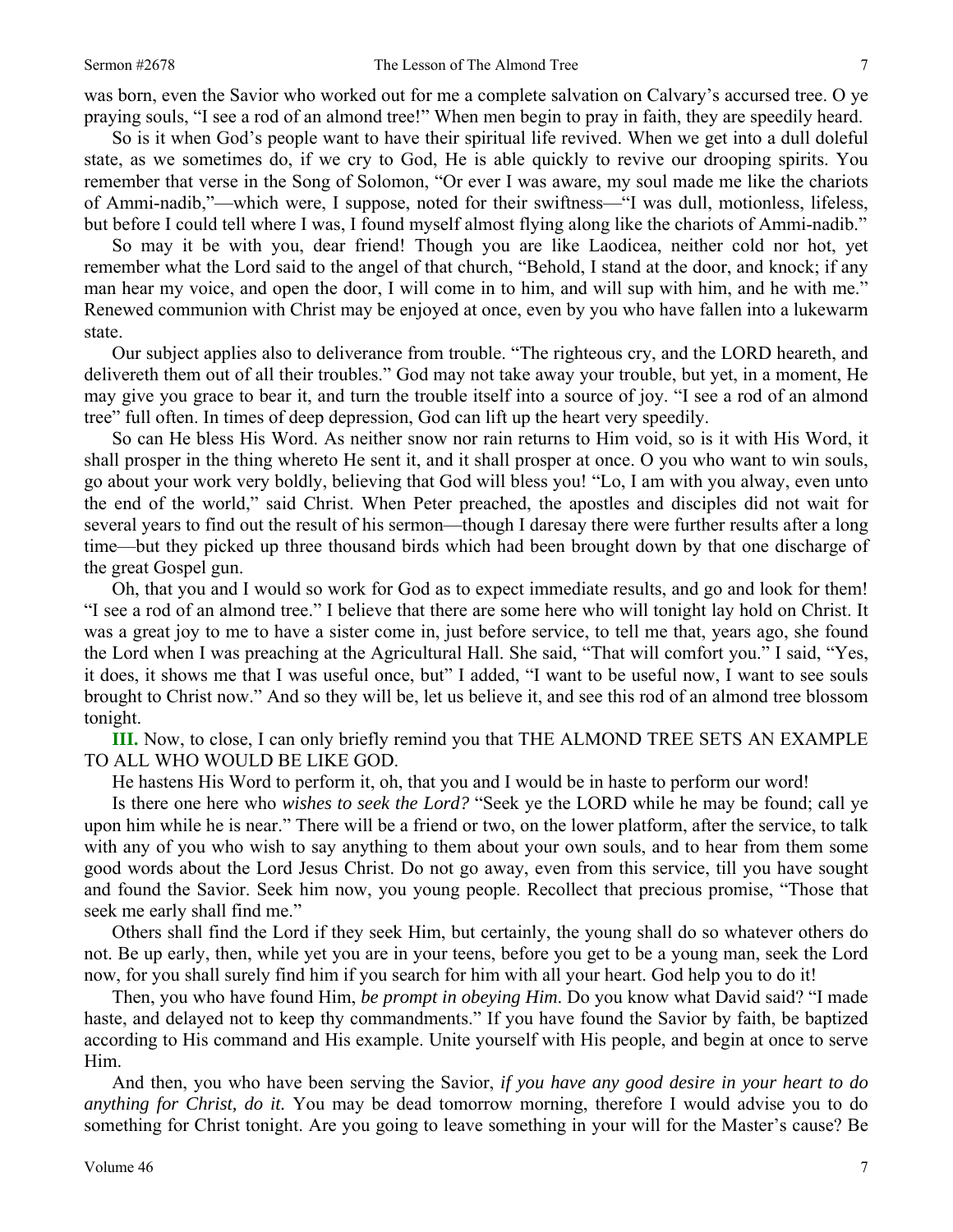your own executor if you can, and whatever you think of doing, do it speedily, do not leave anything till tomorrow that can be done today. "I see a rod of an almond tree."

There are some men who must act now, or they never will do anything, for it is pretty nearly the end of the day with them. Up, brother, up! "I see a rod of an almond tree." Do what you can tonight. Speak to your children about Christ tonight. Wake them up if they are in bed. Speak to that friend to whom you have often intended to speak.

I know of one who resolved to speak to a man who used to come to his counter twice a week to buy some goods, he thought, "The next time he comes in, I will speak to him about his soul." He never came again! On the morning when he should have come, there came a messenger to say that he was dead. Therefore, take advantage of every opportunity while it lasts. "In the morning sow thy seed," but do not wait for the morning, "in the evening withhold not thy hand," and "whatsoever thy hand findeth to do, do it with thy might."

And lastly, *be ready for your immediate departure*. Be prepared to go home to heaven tonight. Come, now, are all things ready for your journey? If not, pack up all the luggage, label it, and have everything ready for the start at any moment. Blessed is that man who is ready to blossom in heaven any instant. "Oh!" says one, "I should not like to die tonight. I believe that I am a Christian, and that I am saved, but I do not feel ready to go." Set your house in order, then, for your house cannot be right if it is not in order. If your house is in order, why, then you are ready to die.

There is no right living except living as you would wish to live it you knew that this was to be your last day. The right way to spend the next hour is so to spend it as if it were your last hour. The Lord bring us into that happy condition that it shall not matter to us one single farthing whether we live or whether we die, and may He keep us in that blessed state, for Christ's sake! Amen.

### **EXPOSITION BY C. H.SPURGEON**

#### *PSALM 18:1-19*

**Verse 1.** *I will love thee, O LORD, my strength.* 

"I do love thee, and I will love thee yet more and more. I bind myself to thee for the future as well as the present."

**2.** *The LORD is my rock, and my fortress, and my deliverer; my God, my strength, in whom I will trust; my buckler, and the horn of my salvation, and my high tower.*

Note how David delights to heap up poetic imagery to describe his God. They who glory in the Lord would fain speak worthily of Him, and because there is no one object in nature that can fully set him forth, they mention many, as David does here. Like him, if we would convey even a faint idea of what God is to us, we must think of all things that are strong, and worthy of our confidence, and putting them all together, we must say that our God, our strength, in whom we trust, is all this, and much more,

**3.** *I will call upon the LORD, who is worthy to be praised: so shall I be saved from mine enemies.* 

Prayer brings salvation. Prayer must, however, be mingled with praise, for prayer and praise make up the breath of the Christian life. Have I not often reminded you that we breathe in the air of heaven by prayer, and then breathe it out again in grateful praise?

**4-5.** *The sorrows of death compassed me, and the floods of ungodly men made me afraid. The sorrows of hell compassed me about: the snares of death prevented me.* 

"They were before me, behind me, all around my path whichever way I turned."

**6.** *In my distress I called upon the LORD, and cried unto my God: he heard my voice out of his temple, and my cry came before him, even into his ears.* 

What a difference there is between this living God of David—our living God—and that impersonal nonentity which, nowadays, is regarded by many as God. The god of the pantheist—what is he? A